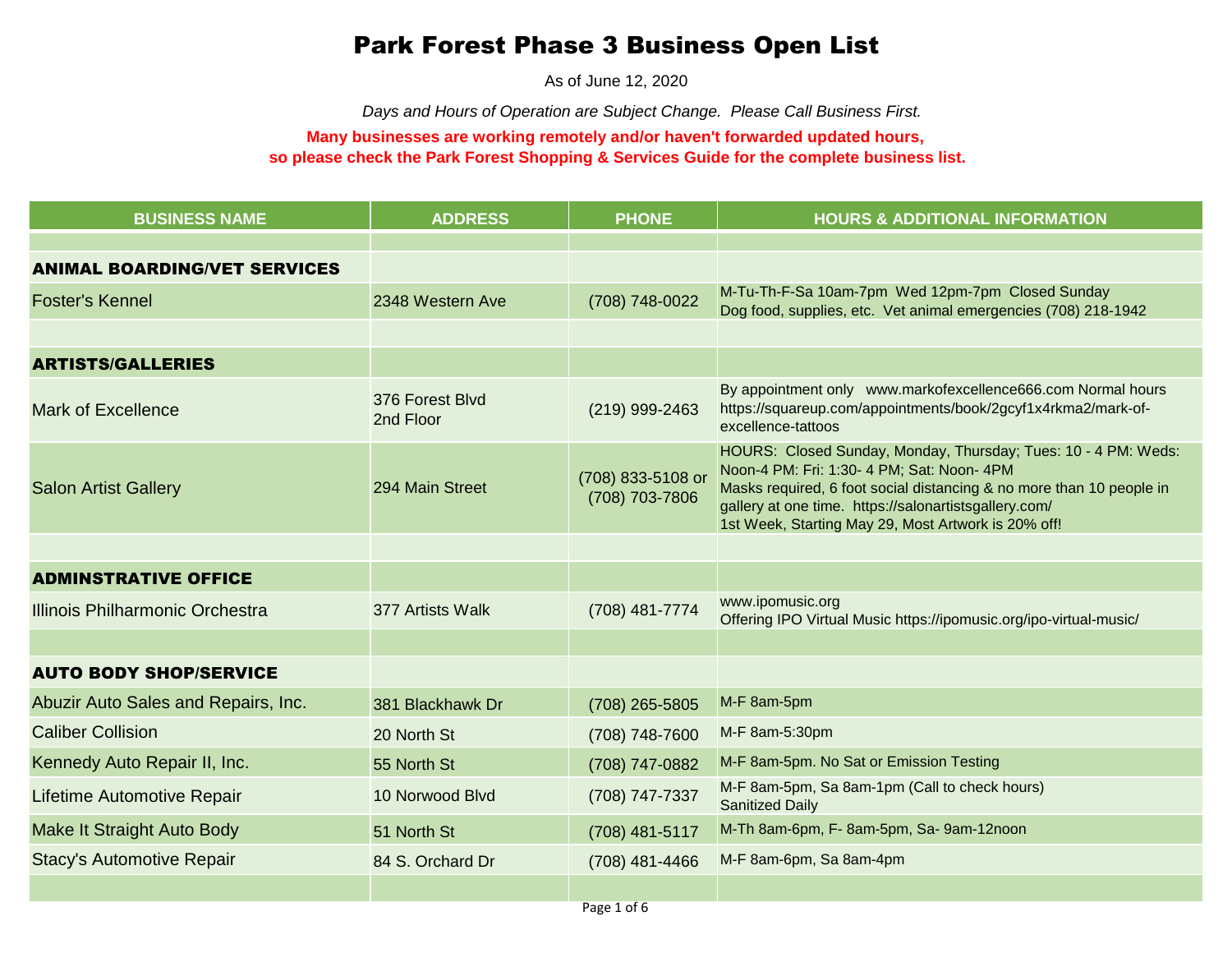| <b>BANK</b>                             |                    |                               |                                                                                                                                                                                                                                                               |
|-----------------------------------------|--------------------|-------------------------------|---------------------------------------------------------------------------------------------------------------------------------------------------------------------------------------------------------------------------------------------------------------|
| <b>U.S. Bank National Association</b>   | 99 Indianwood Blvd | (708) 748-4800                | M-F Drive-up/Walk-up 9am-4pm & Sa 9:30am-1pm<br>Lobby hours- By appointment only. Appointments made online or via<br>phone. www.usbank.com                                                                                                                    |
|                                         |                    |                               |                                                                                                                                                                                                                                                               |
| <b>BEAUTY SALON</b>                     |                    |                               |                                                                                                                                                                                                                                                               |
| J'Lenee Salon and Spa                   | 251 Cunningham Dr  | (708) 265-5909                | Hours of operation varies from 7am til 7 pm. Appointment only. No walk<br>ins permitted at this time! Nails, pedicures, hair, braids, lashes,<br>eyebrows. Mask are required. No extra people allowed in with client!<br>Occupancy must stay under 10 people. |
|                                         |                    |                               |                                                                                                                                                                                                                                                               |
| <b>CHILD CARE</b>                       |                    |                               |                                                                                                                                                                                                                                                               |
| Children's First Learning Academy, Inc. | 94 S. Orchard Dr.  | (708) 748-9052                | Opening June 15. Hours: 8am to 5pm.<br>www.childrensfirstlearningacademy.com                                                                                                                                                                                  |
| Kidds Palace Learning Academy, LLC      | 266 Somonauk St    | (708) 898-2491                | M-F 6am-12midnight www.kiddspalaceparkforest.com<br>Open for Essential Workers Only                                                                                                                                                                           |
|                                         |                    |                               |                                                                                                                                                                                                                                                               |
| <b>CONTRACTORS</b>                      |                    |                               |                                                                                                                                                                                                                                                               |
| <b>Ken Kemp Electric</b>                |                    | $(708)$ 481-1181              | Call for service                                                                                                                                                                                                                                              |
| Lambert, Bruce Roofing & Snow Removal   |                    | (708) 748-0838                | M-F 8am-6pm                                                                                                                                                                                                                                                   |
| PC & R HVAC                             |                    | (708) 466-4415                | M-F 7am-7pm Call after hours for emergencies                                                                                                                                                                                                                  |
| <b>Tempmax Heating and Cooling</b>      |                    | (708) 971-5095                | M-F 8am-9pm. 24hr emergency service                                                                                                                                                                                                                           |
| Wells Heating & Air Conditionaling LLC  |                    | (708) 441-4580                | M-Sa 8am-6pm                                                                                                                                                                                                                                                  |
|                                         |                    |                               |                                                                                                                                                                                                                                                               |
| <b>DISCOUNT STORES</b>                  |                    |                               |                                                                                                                                                                                                                                                               |
| Bang 4 Ur Buck Resale                   | 310 Main St        | (708) 275-3652                | Tuesday-Friday 10am-6pm, Saturday 10am-5pm, Closed<br>Sunday/Monday bang4urbuckresale@at&t.net<br>Resale Furniture, Appliances, Pictures, Clothes, Shoes<br>(All recently disinfected)                                                                        |
| <b>Dollar General</b>                   | 10 Main St         | (708) 733-5620                | M-Sun 8am-8pm Receiving regular stock deliveries                                                                                                                                                                                                              |
| <b>Family Dollar</b>                    | 108 S. Orchard Dr  | (708) 503-6509 M-Sun 8am-8pm  |                                                                                                                                                                                                                                                               |
|                                         |                    |                               |                                                                                                                                                                                                                                                               |
| <b>FARMERS' MARKET</b>                  |                    |                               |                                                                                                                                                                                                                                                               |
| Yard-N-Farm                             |                    | (708) 573-4902                | Park Forest-based vendor participates in Park Forest's Main Street<br>Market starting June 6.                                                                                                                                                                 |
|                                         |                    |                               |                                                                                                                                                                                                                                                               |
| <b>GAS STATION</b>                      |                    |                               |                                                                                                                                                                                                                                                               |
| <b>Marathon Gas Station</b>             | 385 Sauk Trail     | (708) 503-8557<br>Page 2 of 6 | 24 hours                                                                                                                                                                                                                                                      |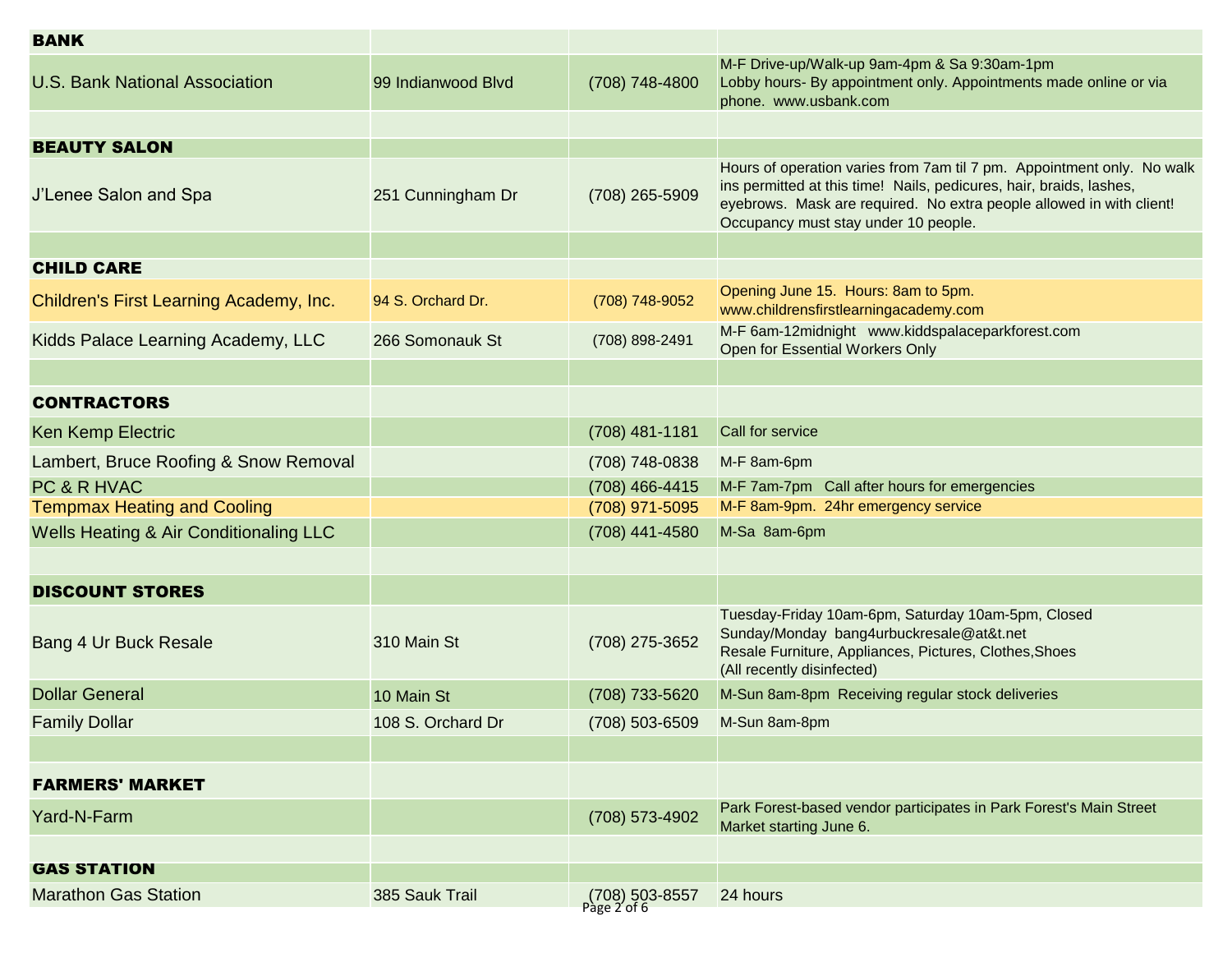| <b>HEALTHCARE SERVICES</b>                   |                           |                |                                                                                                                                                                                                                                                                                                                                |
|----------------------------------------------|---------------------------|----------------|--------------------------------------------------------------------------------------------------------------------------------------------------------------------------------------------------------------------------------------------------------------------------------------------------------------------------------|
| <b>Blackbag Home Physician Services, LLC</b> |                           | (815) 406-5011 | Current patients- leave message and will get back to you<br>Not accepting new patients, but virtual care might be available.<br>www.blackbaghomephysician.com                                                                                                                                                                  |
| DUI Court Services Comgraph, Inc.            | 252 Main St2nd Fl         | (708) 481-9570 | M-F 8am-2pm Messages returned daily.                                                                                                                                                                                                                                                                                           |
| <b>Dynamic Healthcare Services Inc.</b>      | 240 Main St               | (708) 898-7477 | Office open M, Tu, Th 9am-3pm                                                                                                                                                                                                                                                                                                  |
| <b>Forest Home Healthcare</b>                | 318 Forest Blvd<br>2nd Fl | (708) 283-0769 | M-F 9am-5pm                                                                                                                                                                                                                                                                                                                    |
| <b>Franciscan Physician Network</b>          | 344 Victory Dr            | (708) 679-2930 | M-F 9am-3pm Tele-Med appointment only<br><b>COVID-19 Online Information - Assessment</b><br>www.FranciscanHealth.org/COVIDaware (833) 802-3436                                                                                                                                                                                 |
| <b>Healing Steps Counseling, PC</b>          | 230 Main St.2nd Fl        | (708) 654-1361 | Tele-health services at this time. www.healingstepscounselling.net<br>Call anytime to schedule an appointment                                                                                                                                                                                                                  |
| Optimal Homecare Services, Inc.              | 282 Main St, 2nd Fl       | (708) 265-5855 | M-F 10am-3pm Call for service                                                                                                                                                                                                                                                                                                  |
| <b>Park Forest Chiropractic</b>              | 386 Forest Blvd           | (708) 481-1715 | M & W 3pm-6pm, Tu & Thu 9am-11am & 3pm-6pm, Sa 9am-11am                                                                                                                                                                                                                                                                        |
| <b>Park Forest Podiatry</b>                  | 231 Main St               | (708) 748-3338 | M-Thur 8:30am-5pm. Appointments Wed & Thu 9:30am-3:30pm                                                                                                                                                                                                                                                                        |
| <b>Rosie Mae Home Care</b>                   | 220 Forest Blvd<br>2nd Fl | (708) 980-1010 | M-F 9am-5pm Phone service available                                                                                                                                                                                                                                                                                            |
| Step by Step - Spa for Your Mind LLC         | 370 Forest Blvd<br>2nd Fl | (708) 800-1138 | Tele-health & phone services available. http://stepbystep2gether.com<br>Co-payments are waived during this time. Adults and children over 12.<br>Accepts most commercial insurance and some EAP (Employee<br>Assistance Program - some employers offer free of charge to their<br>employees). WATCH FOR GRAND OPENING IN JULY! |
| The Right Choice Home Care                   |                           | (866) 799-5955 | 24 hours www.rightchoicehomecare.com                                                                                                                                                                                                                                                                                           |
|                                              |                           |                |                                                                                                                                                                                                                                                                                                                                |
| <b>INSURANCE</b>                             |                           |                |                                                                                                                                                                                                                                                                                                                                |
| <b>Allstate Insurance</b>                    | 312 Forest Blvd, 2nd Fl   | (708) 481-1711 | Call for service                                                                                                                                                                                                                                                                                                               |
| <b>Stanley Price Insurance</b>               |                           | (708) 748-7311 | Servicing current clients only                                                                                                                                                                                                                                                                                                 |
| State Farm Insurance - Bree Breedlove        | 2562 Western Ave          | (708) 747-2425 | M-F 9am-5pm Available via phone and email<br>bree.breedlove.ndic@statefarm.com                                                                                                                                                                                                                                                 |
| State Farm Insurance - Michael Jordan        | 308 Forest Blvd           | (708) 748-8848 | M-F 9am-6pm, Sa 10am-1pm<br>Call and email contact via www.mikejordaninsurance.com                                                                                                                                                                                                                                             |
| <b>Steven Swanson Insurance</b>              |                           | (708) 954-7795 | Call for service                                                                                                                                                                                                                                                                                                               |
|                                              |                           |                |                                                                                                                                                                                                                                                                                                                                |
| <b>LIQUOR SALES</b>                          |                           |                |                                                                                                                                                                                                                                                                                                                                |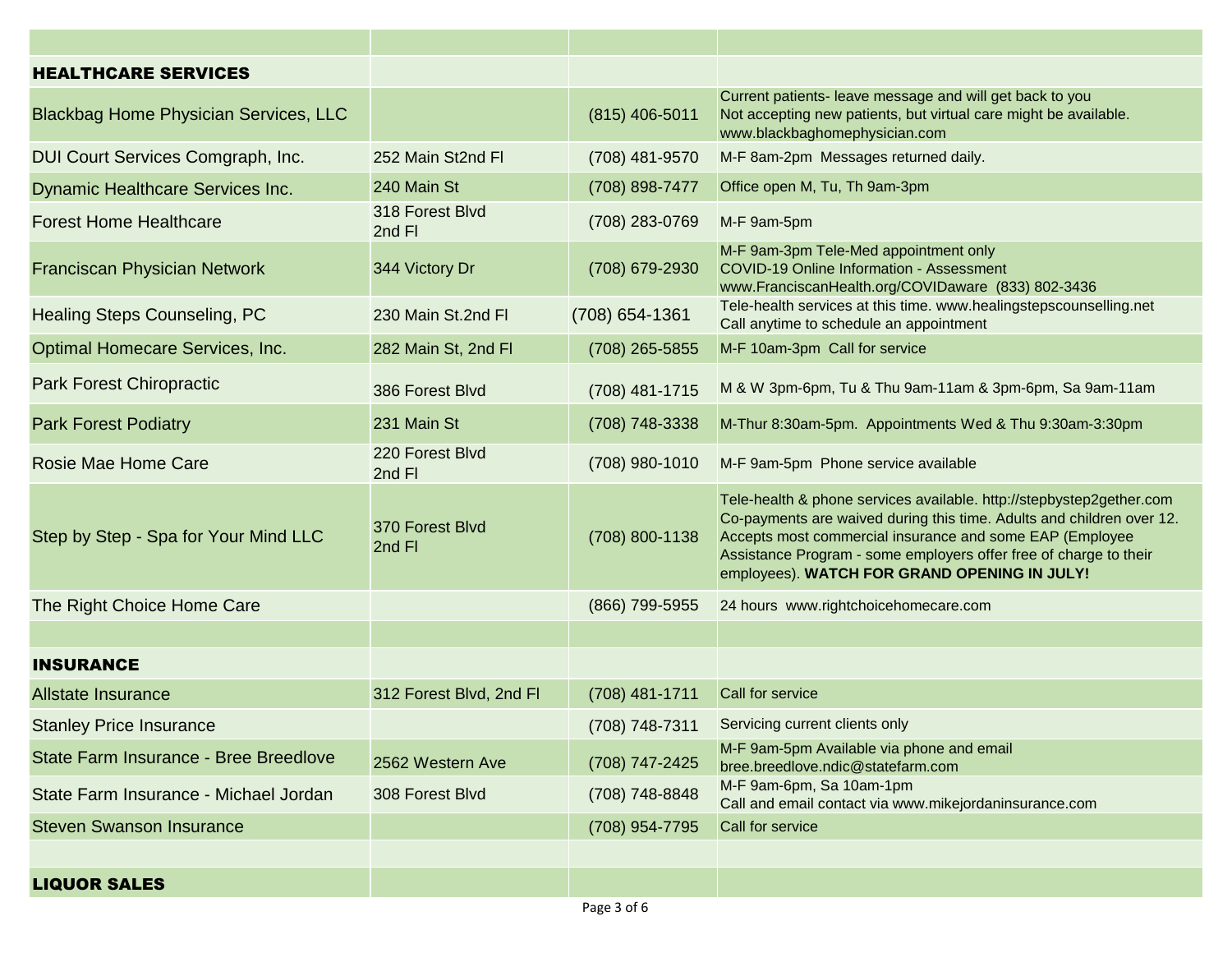| Ken's Liquors                                                  | 2560 Western Ave         | (708) 441-2040                                              | M-F 10am-9pm, Sa 10am-7pm, Sun 12noon-7pm                                                                                                                                                                                                                                                                                                           |
|----------------------------------------------------------------|--------------------------|-------------------------------------------------------------|-----------------------------------------------------------------------------------------------------------------------------------------------------------------------------------------------------------------------------------------------------------------------------------------------------------------------------------------------------|
| <b>Vintrendi Wine Company</b>                                  | 339 Main St              | (708) 433-9463<br>(Call/text)                               | M-Th 3pm-6pm, Fri & Sat 12pm-6pm, Closed on Sunday<br>Open for carry-out and delivery only. For online ordering information, visit<br>www.vintrendiwines.com/shop.html. For delivery information, visit<br>www.vintrendiwines.com/shipping.html<br>LIMITED OUTDOOR SITTING AVAILABLE                                                                |
|                                                                |                          |                                                             |                                                                                                                                                                                                                                                                                                                                                     |
| <b>OTHER SERVICES</b>                                          |                          |                                                             |                                                                                                                                                                                                                                                                                                                                                     |
| Body By Magic Touch, LLC                                       | 288 Main St, 2nd Fl      | (708) 292-4538                                              | By appointment only.<br>bodybymagictouch.com                                                                                                                                                                                                                                                                                                        |
| <b>Chicago Pests LLC</b>                                       | 234 Main St, 2nd Fl      | (844) 720-2847                                              | M-F 9:30am-5pm Call for service.                                                                                                                                                                                                                                                                                                                    |
| <b>Cook County Southland Juvenile Council</b>                  | 336 Forest Blvd          | (708) 441-2515                                              | www.sjjcouncil.org                                                                                                                                                                                                                                                                                                                                  |
| <b>Epic Community Development Center</b>                       | 264 Main St, 2nd Fl      | (708) 991-2221<br>(708) 572-3527<br><b>Secured SMS Text</b> | M-F 9am-6pm Check website for available services www.epiccdc.org<br>Virtual appointments                                                                                                                                                                                                                                                            |
| Freestyle Learning Center, Inc.                                |                          | (630) 269-4704                                              | Tutoring services, homeschool proxy, and homeschool consulting for<br>parents. By appointment only. OPENING JULY 1.                                                                                                                                                                                                                                 |
| <b>Lain Sullivan Funeral Home</b>                              | 50 Westwood Dr           | (708) 747-3700                                              | M-F 9am-4pm Appointment only. Also, available after hours.                                                                                                                                                                                                                                                                                          |
| <b>Nefertem Naturals, LLC</b>                                  |                          | (970) 305-2419                                              | 24 hour online. Hand soap, hand moisturizers, and more.<br>www.nefertemnaturals.com                                                                                                                                                                                                                                                                 |
| <b>OG Gorilla Growers</b>                                      |                          | (708) 248-5118                                              | Free quote. Look us up on YouTube Corvid-19 Kill Cleaning Team<br>Special quote for churches & VFW buildings. www.corvid19.biz<br>OGGorillaGrowers@outlook.com                                                                                                                                                                                      |
| Park Forest Currency Exchange                                  | 98 S. Orchard Dr         | (708) 748-6444                                              | M-F 8am-7pm, Sa 8am-4pm                                                                                                                                                                                                                                                                                                                             |
| <b>Source 1 Financial Services LLC</b>                         | 338 Forest Blvd., 2nd Fl | (708) 206-6060                                              | Services Include: Credit Repair, Business Credit Repair, Business<br>Development, Personal Development, Funding and More. Visits are by<br>appointment only. "Special" 25% Discount for Park Forest Residents.<br>"Special" Must provide proof of residency ie utility bill, DL, etc                                                                |
| <b>South Suburban Senior Services</b><br>of Catholic Charities |                          | (708) 596-2222                                              | Providing in-home care and Meals on Wheels Program<br>Leave message and call will be returned                                                                                                                                                                                                                                                       |
| <b>Superior Cabinet &amp; Window</b>                           | 27 North Street, Ste. A  | (708) 747-6969                                              | Open by appointment.                                                                                                                                                                                                                                                                                                                                |
| The Pantry of Rich Township, Inc.                              | 22013 Governors Highway  | (708) 228-5032                                              | Due to the closure of township facilities, The Pantry of Rich Township is<br>distributing food as a Drive-Thru Pantry operation BY APPOINTMENT<br>ONLY on Tu & Thur 1:30 -3:30 PM. Leave name and phone number and<br>then repeat it. Staff will return your call with a specific day and time for<br>you to receive food via the Drive-Thru Pantry |
| <b>Tower Cleaners</b>                                          | 230 Forest Blvd          | (708) 748-1845                                              | M-F 8:30am-5pm, Sa 8:30am-5pm                                                                                                                                                                                                                                                                                                                       |
| U.S. Post Office                                               | 123 Indianwood Blvd      | (708) 748-5471                                              | M-F 9am-6pm, Sa 9am-3pm                                                                                                                                                                                                                                                                                                                             |
|                                                                |                          | Page 4 of 6                                                 |                                                                                                                                                                                                                                                                                                                                                     |
|                                                                |                          |                                                             |                                                                                                                                                                                                                                                                                                                                                     |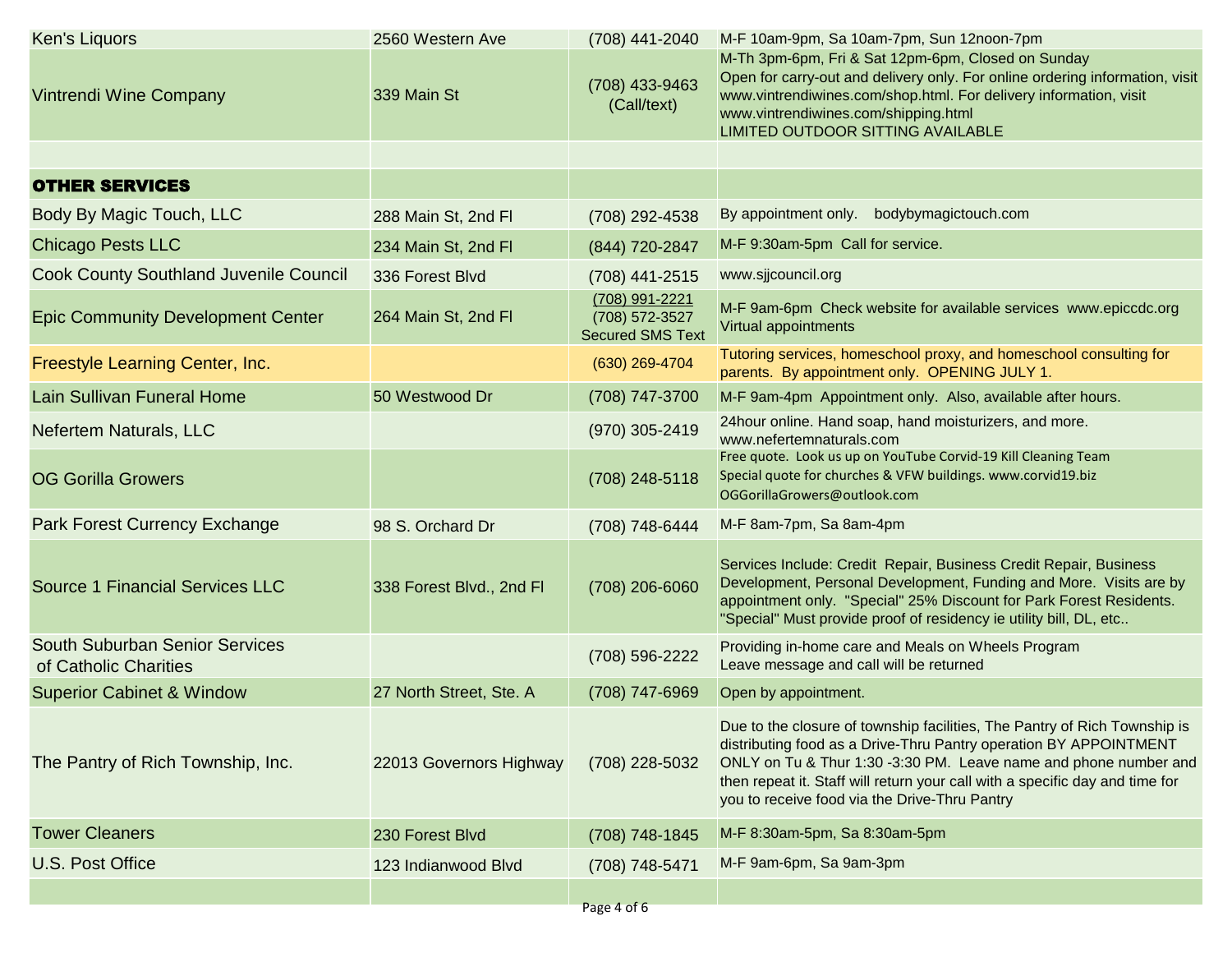| <b>PHARMACIES</b>                              |                         |                    |                                                                                                                                                                                                                             |
|------------------------------------------------|-------------------------|--------------------|-----------------------------------------------------------------------------------------------------------------------------------------------------------------------------------------------------------------------------|
| <b>CVS</b>                                     | 1 Main St               | (708) 747-5562     | M-F 8am-8pm, Sa-Sun 9am-6pm<br>Pharmacy M-F 8am-8pm, Sa-Sun 9am-6pm                                                                                                                                                         |
| Walgreens                                      | 15 S. Orchard Dr        | (708) 481-7878     | M & W-Sun 9am-9pm, Tu 8am-9pm<br>Pharmacy M-F 9am-9pm, Sa-Sun 9am-5pm                                                                                                                                                       |
|                                                |                         |                    |                                                                                                                                                                                                                             |
| <b>PUBLISHER</b>                               |                         |                    |                                                                                                                                                                                                                             |
| eNews Park Forest                              |                         | (708) 808-0204     | 8am-5pm Online 24/7 https://enewspf.com<br>Pay-What-You-Can-Advertising for Park Forest Businesses<br>Subscriptions only \$5 per month                                                                                      |
|                                                |                         |                    |                                                                                                                                                                                                                             |
| <b>REAL ESTATE AGENCIES/BROKERS/APPRAISERS</b> |                         |                    |                                                                                                                                                                                                                             |
| <b>Brookrell Realty Group, LLC</b>             |                         | (708) 816-4583     | Call for service.<br>https://www.realtor.com/realestateagents/terrell-gholston                                                                                                                                              |
| Luxe Living Realty, Inc.                       | 328 Forest Blvd, 2nd Fl | (708) 844-8057     | By appointment only www.luxelivingrealty.com                                                                                                                                                                                |
| Mary Kay Moloney, Appraiser                    |                         | (708) 748-6083     | Call for service. www.marykaymoloney.com                                                                                                                                                                                    |
| <b>PCS Realty, LLC</b>                         |                         | (708) 505-9990     | Call for service. www.pcsrealtyllc.com                                                                                                                                                                                      |
| Steven Swanson, Real Estate Broker             |                         | (815) 469-7449     | Call directly or email swansonrpr@gmail.com<br>Also provides Notary Public Service                                                                                                                                          |
| <b>Wilson Realty Group</b>                     | 322 Forest Blvd         | (708) 748-8600     | M-F 9am-5pm By appointment only. Insurance & real estate                                                                                                                                                                    |
| Yvette Jones, Real Estate Broker               |                         | $(312) 593 - 8901$ | Call directly. www.gottalovethishouse.com<br>Also provides Notary Public Service                                                                                                                                            |
|                                                |                         |                    |                                                                                                                                                                                                                             |
| <b>RESTAURANTS/CATERING/CARRY-OUTS</b>         |                         |                    |                                                                                                                                                                                                                             |
| 7-Eleven                                       | 425 Sauk Trail          | (708) 747-5515     | Open 24 hours                                                                                                                                                                                                               |
| Al-Shauny & Co                                 | 64 Lester Rd            | (708) 374-8955     | Carry-outs Wednesdays - 12noon-5pm & Saturdays 9am-1pm<br>www.alshaunys.com                                                                                                                                                 |
| <b>Exquisite Pound Cakes, LLC</b>              | 64 Lester Rd            | (708) 816-4815     | Call to place orders. www.exquisitepoundcakes.com                                                                                                                                                                           |
| Johny's Restaurant 2                           | 347 Liberty Dr          | (708) 481-1175     | M-Sa 10am-7pm<br>Carry-outs & deliveries within 5 miles; \$3 fee                                                                                                                                                            |
| Serenity's Place Café Bakery, Inc.             | 323 Main St             | (708) 898-7006     | M & Thur 9am-5pm, Tu-W-F-Sa 9am-6pm<br>Complete order online or call-in orders. Delivery available within 10<br>miles. Click on "Place Order" at top of website to place online orders<br>LIMITED OUTDOOR SITTING AVAILABLE |
| <b>Southland Caterers</b>                      | 319 Main St             | (708) 283-8272     | Free Delivery for orders of 8-10 guests or more.<br>24 hour notice required. www.southlandcaterers.com                                                                                                                      |
| Subway                                         | 22301 Central Park Ave  | (708) 748-6328     | M-F 9am-8:30pm, Sa 10am-6pm, Sun 11am-5pm                                                                                                                                                                                   |
|                                                |                         |                    |                                                                                                                                                                                                                             |